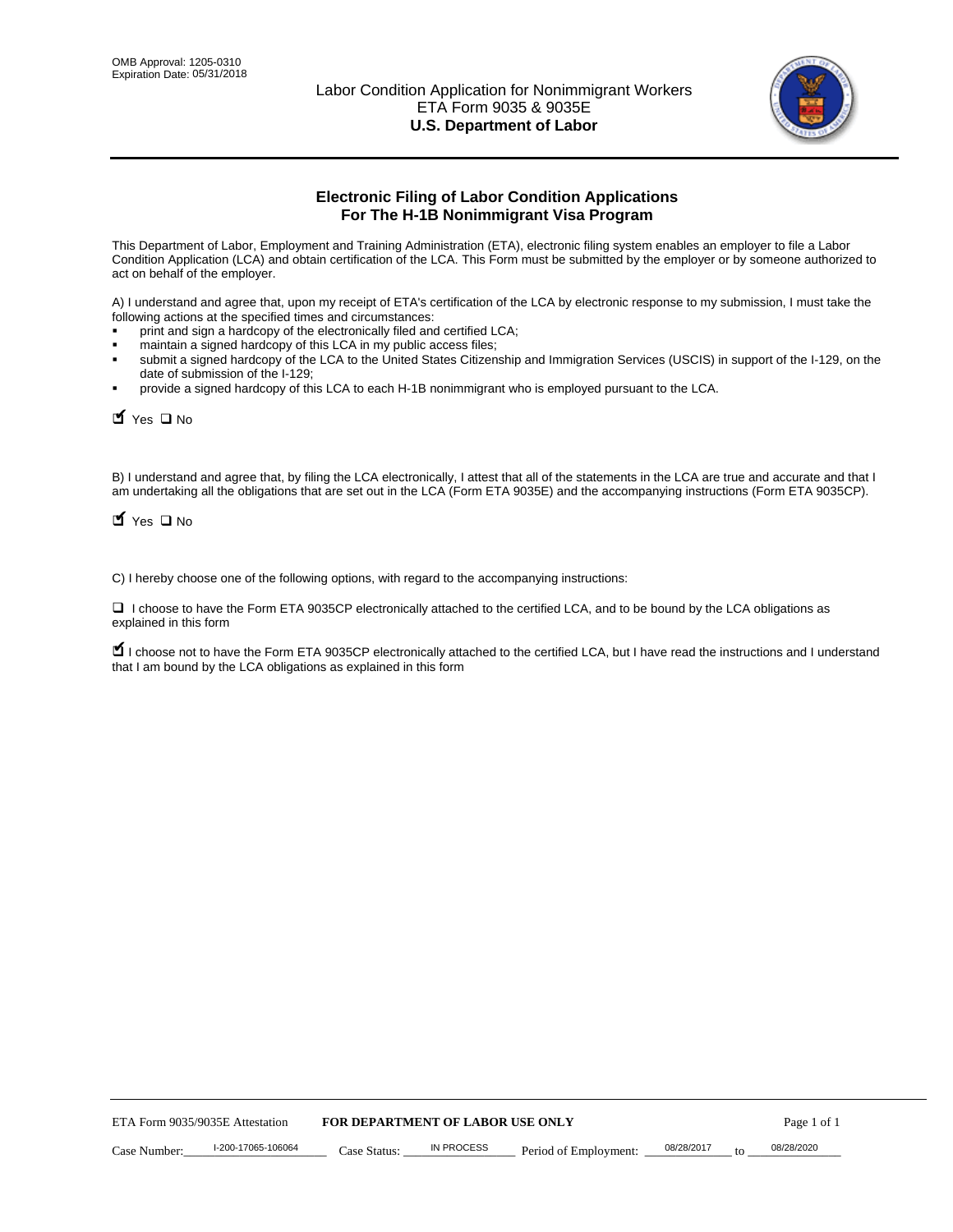# Labor Condition Application for Nonimmigrant Workers ETA Form 9035 & 9035E **U.S. Department of Labor**



*Please read and review the filing instructions carefully before completing the ETA Form 9035 or 9035E. A copy of the instructions can be found at http://www.foreignlaborcert.doleta.gov/. In accordance with Federal Regulations at 20 CFR 655.730(b), incomplete or obviously inaccurate Labor Condition Applications (LCAs) will not be certified by the Department of Labor. If the employer has received permission from the Administrator of the Office of Foreign Labor Certification to submit this form non-electronically, ALL required fields/items containing an asterisk ( \* ) must be completed as well as any fields/items where a response is conditional as indicated by the section ( § ) symbol.* 

# **A. Employment-Based Nonimmigrant Visa Information**

1. Indicate the type of visa classification supported by this application *(Write classification symbol)*: \*

### **B. Temporary Need Information**

| 1. Indicate the type of visa classification supported by this application (Write classification symbol): *                                                              |                                                                             |                                                 |                                | $H-1B$                    |  |
|-------------------------------------------------------------------------------------------------------------------------------------------------------------------------|-----------------------------------------------------------------------------|-------------------------------------------------|--------------------------------|---------------------------|--|
| <b>B. Temporary Need Information</b>                                                                                                                                    |                                                                             |                                                 |                                |                           |  |
| 1. Job Title *<br>PROGRAMMER/ANALYST                                                                                                                                    |                                                                             |                                                 |                                |                           |  |
| 2. SOC (ONET/OES) code *                                                                                                                                                | 3. SOC (ONET/OES) occupation title *                                        |                                                 |                                |                           |  |
| 15-1131                                                                                                                                                                 | <b>COMPUTER PROGRAMMERS</b>                                                 |                                                 |                                |                           |  |
| 4. Is this a full-time position? *                                                                                                                                      | <b>Period of Intended Employment</b>                                        |                                                 |                                |                           |  |
| $\blacksquare$ Yes<br>$\square$ No                                                                                                                                      | 5. Begin Date *<br>(mm/dd/yyyy)                                             | 08/28/2017                                      | 6. End Date *<br>(mm/dd/yyyy)  | 08/28/2020                |  |
| 7. Worker positions needed/basis for the visa classification supported by this application                                                                              |                                                                             |                                                 |                                |                           |  |
| Total Worker Positions Being Requested for Certification *<br>1                                                                                                         |                                                                             |                                                 |                                |                           |  |
| Basis for the visa classification supported by this application<br>(indicate the total workers in each applicable category based on the total workers identified above) |                                                                             |                                                 |                                |                           |  |
| 1<br>a. New employment *                                                                                                                                                |                                                                             | 0                                               | d. New concurrent employment * |                           |  |
| b. Continuation of previously approved employment *<br>0<br>without change with the same employer                                                                       |                                                                             |                                                 | e. Change in employer *        |                           |  |
| 0                                                                                                                                                                       | 0<br>c. Change in previously approved employment *<br>f. Amended petition * |                                                 |                                |                           |  |
| C. Employer Information                                                                                                                                                 |                                                                             |                                                 |                                |                           |  |
| 1. Legal business name *<br>MARLABS, INC.                                                                                                                               |                                                                             |                                                 |                                |                           |  |
| 2. Trade name/Doing Business As (DBA), if applicable NA                                                                                                                 |                                                                             |                                                 |                                |                           |  |
| 3. Address 1 *<br>1 CORPORATE PLACE SOUTH FL3                                                                                                                           |                                                                             |                                                 |                                |                           |  |
| 4. Address 2<br>NA.                                                                                                                                                     |                                                                             |                                                 |                                |                           |  |
| 5. City *<br><b>PISCATAWAY</b>                                                                                                                                          |                                                                             | $\overline{6. \quad \text{State}}^*_{\quad NJ}$ |                                | 7. Postal code *<br>08854 |  |
| 8. Country *<br>UNITED STATES OF AMERICA                                                                                                                                |                                                                             | 9. Province<br><b>NA</b>                        |                                |                           |  |
| 10. Telephone number * 7326941000                                                                                                                                       |                                                                             | 11. Extension $N/A$                             |                                |                           |  |
| 12. Federal Employer Identification Number (FEIN from IRS) *<br>13. NAICS code (must be at least 4-digits) *<br>541816287<br>541511                                     |                                                                             |                                                 |                                |                           |  |
| ETA Form 9035/9035E                                                                                                                                                     |                                                                             |                                                 |                                | Page 1 of 5               |  |
| I-200-17065-106064<br>Case Number:<br>$Case$ Statue                                                                                                                     | FOR DEPARTMENT OF LABOR USE ONLY<br>IN PROCESS                              | Period of Employment:                           | 08/28/2017                     | 08/28/2020                |  |

# **C. Employer Information**

| 1. Legal business name *<br>MARLABS, INC.                    |                                              |                           |
|--------------------------------------------------------------|----------------------------------------------|---------------------------|
| 2. Trade name/Doing Business As (DBA), if applicable NA      |                                              |                           |
| 3. Address 1 *<br>1 CORPORATE PLACE SOUTH FL3                |                                              |                           |
| 4. Address 2<br><b>NA</b>                                    |                                              |                           |
| 5. City *<br><b>PISCATAWAY</b>                               | 6. State *<br><b>NJ</b>                      | 7. Postal code *<br>08854 |
| 8. Country *                                                 | 9. Province                                  |                           |
| UNITED STATES OF AMERICA                                     | NA.                                          |                           |
| 10. Telephone number *<br>7326941000                         | 11. Extension<br>N/A                         |                           |
| 12. Federal Employer Identification Number (FEIN from IRS) * | 13. NAICS code (must be at least 4-digits) * |                           |
| 541816287                                                    | 541511                                       |                           |

# ETA Form 9035/9035E **FOR DEPARTMENT OF LABOR USE ONLY** Page 1 of 5<br>Case Number: 1-200-17065-106064 Case Status: IN PROCESS Period of Employment: 08/28/2017 to 08/28/2020

Case Number: 1-200-17065-106064 Case Status: IN PROCESS Period of Employment: 08/28/2017 to 08/28/2020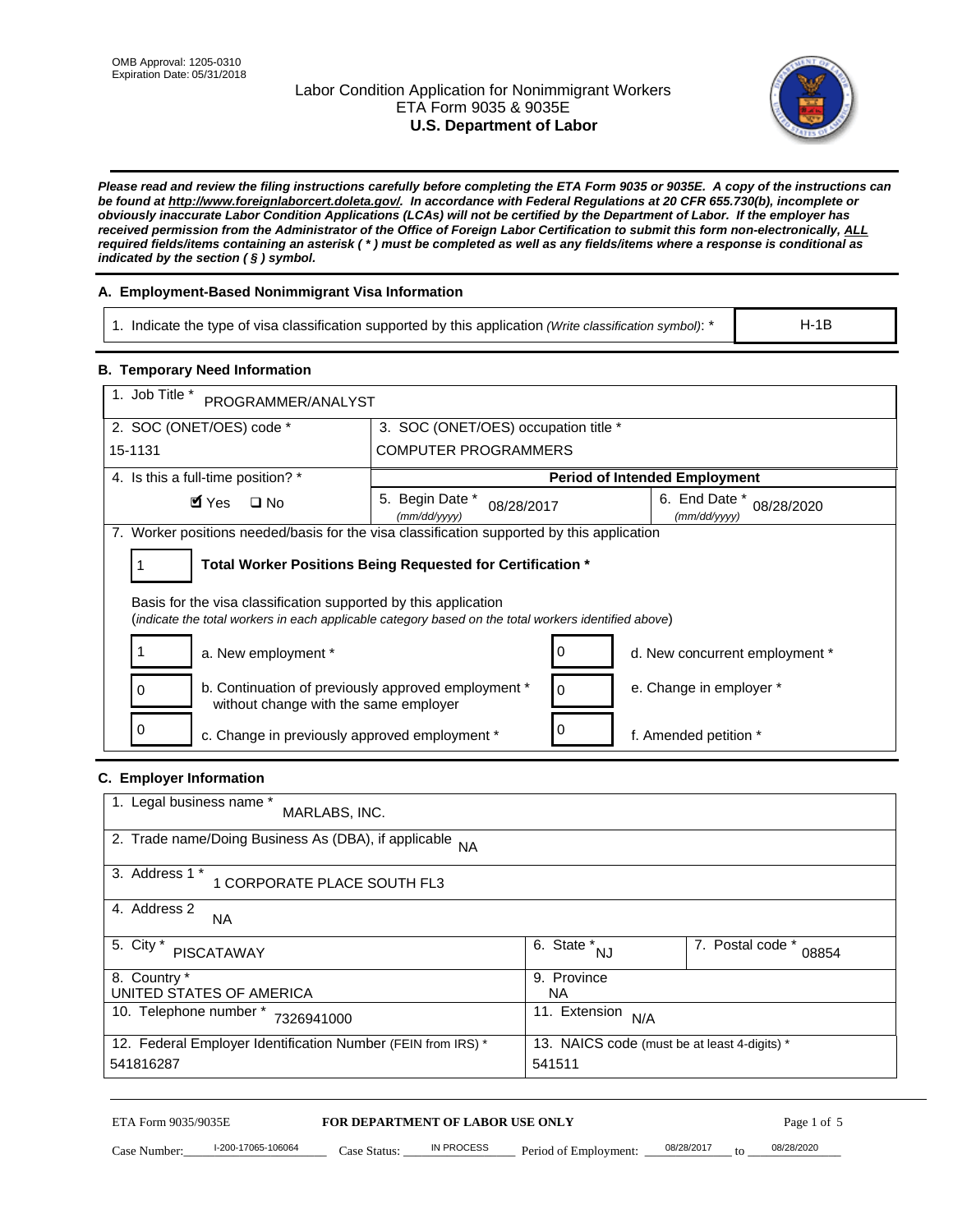

# **D. Employer Point of Contact Information**

**Important Note**: The information contained in this Section must be that of an employee of the employer who is authorized to act on behalf of the employer in labor certification matters. The information in this Section must be different from the agent or attorney information listed in Section E, unless the attorney is an employee of the employer.

| 1. Contact's last (family) name *                  | 2. First (given) name * |                                  | 3. Middle name(s) *       |  |
|----------------------------------------------------|-------------------------|----------------------------------|---------------------------|--|
| <b>VIDYADHARAN</b>                                 | <b>SANJAY</b>           |                                  | <b>NA</b>                 |  |
| 4. Contact's job title *<br><b>GENERAL COUNSEL</b> |                         |                                  |                           |  |
| 5. Address 1 *<br>ONE CORPORATE PLACE SOUTH FL3    |                         |                                  |                           |  |
| 6. Address 2<br>N/A                                |                         |                                  |                           |  |
| 7. City *<br><b>PISCATAWAY</b>                     |                         | $\overline{8}$ . State $*$<br>NJ | 9. Postal code *<br>08854 |  |
| 10. Country *<br>UNITED STATES OF AMERICA          |                         | 11. Province<br><b>NA</b>        |                           |  |
| 12. Telephone number *<br>Extension<br>13.         |                         | 14. E-Mail address               |                           |  |
| 7326941000<br>1600                                 |                         | SANJAY@MARLABS.COM               |                           |  |

# **E. Attorney or Agent Information (If applicable)**

| VIDYADHARAN                                                                                                                                         | SANJAY                           |                                           |                                          | <b>NA</b>        |                                                      |             |
|-----------------------------------------------------------------------------------------------------------------------------------------------------|----------------------------------|-------------------------------------------|------------------------------------------|------------------|------------------------------------------------------|-------------|
| 4. Contact's job title * GENERAL COUNSEL                                                                                                            |                                  |                                           |                                          |                  |                                                      |             |
| 5. Address 1 * ONE CORPORATE PLACE SOUTH FL3                                                                                                        |                                  |                                           |                                          |                  |                                                      |             |
| 6. Address 2<br>N/A                                                                                                                                 |                                  |                                           |                                          |                  |                                                      |             |
| 7. City * PISCATAWAY                                                                                                                                |                                  | $\overline{\phantom{a}}$ 8. State $^*$ NJ |                                          | 9. Postal code * | 08854                                                |             |
| 10. Country *<br>UNITED STATES OF AMERICA                                                                                                           |                                  | 11. Province<br>NA                        |                                          |                  |                                                      |             |
| 12. Telephone number *<br>7326941000                                                                                                                | 13. Extension<br>1600            |                                           | 14. E-Mail address<br>SANJAY@MARLABS.COM |                  |                                                      |             |
| E. Attorney or Agent Information (If applicable)                                                                                                    |                                  |                                           |                                          |                  |                                                      |             |
| 1. Is the employer represented by an attorney or agent in the filing of this application? *<br>If "Yes", complete the remainder of Section E below. |                                  |                                           |                                          |                  | $\Box$ Yes                                           | <b>M</b> No |
| 2. Attorney or Agent's last (family) name §                                                                                                         | 3. First (given) name §          |                                           |                                          |                  | 4. Middle name(s) $\sqrt{s}$                         |             |
| N/A                                                                                                                                                 | N/A                              |                                           |                                          | N/A              |                                                      |             |
| 5. Address 1 $\frac{1}{9}$ N/A                                                                                                                      |                                  |                                           |                                          |                  |                                                      |             |
| 6. Address 2<br>N/A                                                                                                                                 |                                  |                                           |                                          |                  |                                                      |             |
| 7. City §<br>N/A                                                                                                                                    |                                  | 8. State §<br>N/A                         |                                          | N/A              | 9. Postal code §                                     |             |
| 10. Country §<br>N/A                                                                                                                                |                                  | 11. Province<br>N/A                       |                                          |                  |                                                      |             |
| 12. Telephone number §                                                                                                                              | 13. Extension                    | 14. E-Mail address                        |                                          |                  |                                                      |             |
| N/A                                                                                                                                                 | N/A                              | N/A                                       |                                          |                  |                                                      |             |
| 15. Law firm/Business name §                                                                                                                        |                                  |                                           | 16. Law firm/Business FEIN §             |                  |                                                      |             |
| N/A                                                                                                                                                 |                                  |                                           | N/A                                      |                  |                                                      |             |
| 17. State Bar number (only if attorney) §                                                                                                           |                                  |                                           | standing (only if attorney) §            |                  | 18. State of highest court where attorney is in good |             |
| N/A                                                                                                                                                 |                                  | N/A                                       |                                          |                  |                                                      |             |
| 19. Name of the highest court where attorney is in good standing (only if attorney) §                                                               |                                  |                                           |                                          |                  |                                                      |             |
| N/A                                                                                                                                                 |                                  |                                           |                                          |                  |                                                      |             |
|                                                                                                                                                     |                                  |                                           |                                          |                  |                                                      |             |
|                                                                                                                                                     |                                  |                                           |                                          |                  |                                                      |             |
|                                                                                                                                                     |                                  |                                           |                                          |                  |                                                      |             |
|                                                                                                                                                     |                                  |                                           |                                          |                  |                                                      |             |
|                                                                                                                                                     |                                  |                                           |                                          |                  |                                                      |             |
|                                                                                                                                                     |                                  |                                           |                                          |                  |                                                      |             |
|                                                                                                                                                     |                                  |                                           |                                          |                  |                                                      |             |
| ETA Form 9035/9035E                                                                                                                                 | FOR DEPARTMENT OF LABOR USE ONLY |                                           |                                          |                  | Page 2 of 5                                          |             |
| I-200-17065-106064                                                                                                                                  | IN PROCESS                       |                                           |                                          | 08/28/2017       | 08/28/2020                                           |             |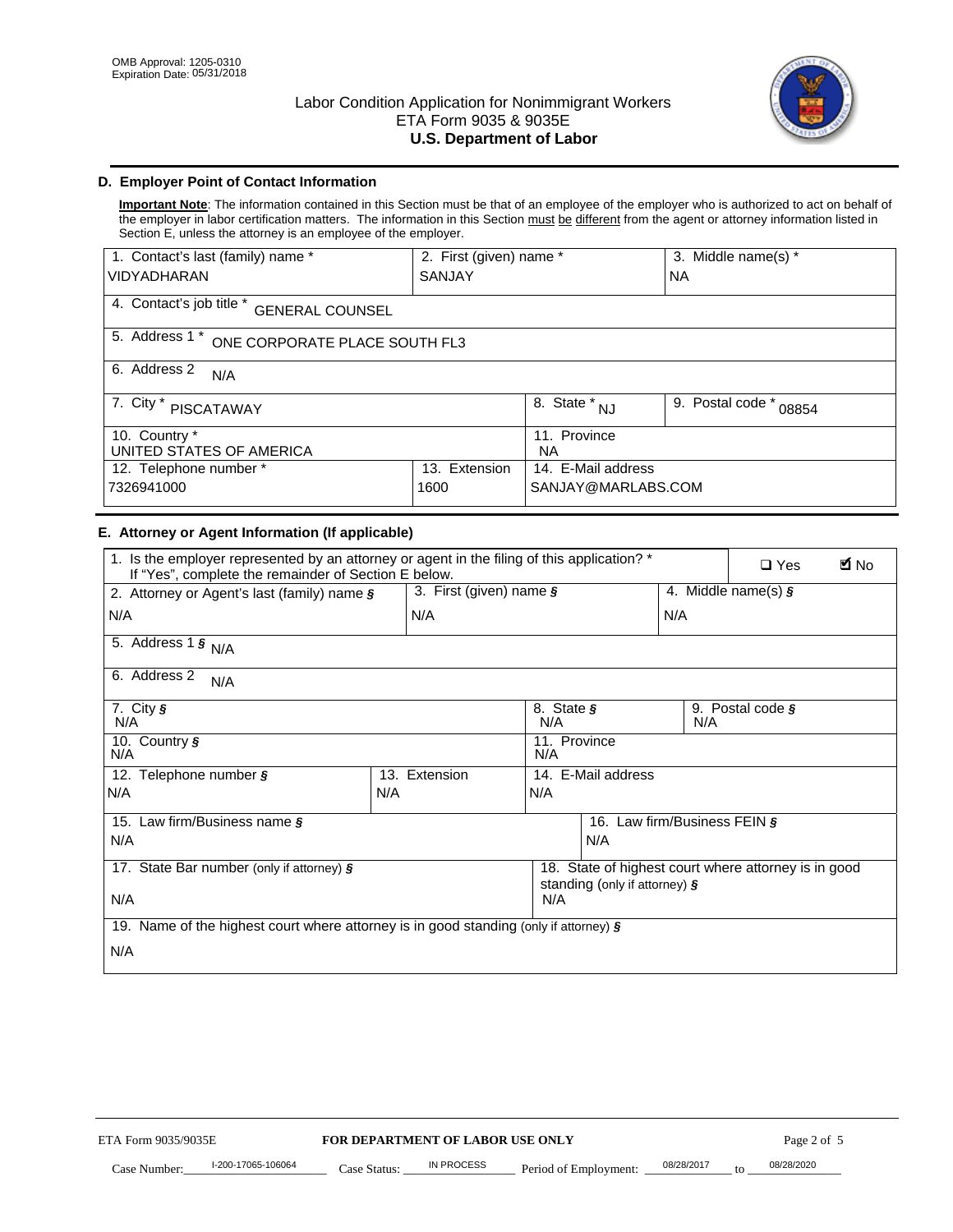**F. Rate of Pay** 

# Labor Condition Application for Nonimmigrant Workers ETA Form 9035 & 9035E **U.S. Department of Labor**



| <b>F.</b> Rate of Pay          |                                                               |
|--------------------------------|---------------------------------------------------------------|
| 1. Wage Rate (Required)        | 2. Per: (Choose only one) *                                   |
| 60000.00<br>From: \$<br>$\ast$ |                                                               |
| N/A<br>To: S                   | . ■ Year<br>□ Week □ Bi-Weekly<br>$\Box$ Month<br>$\Box$ Hour |

## **G. Employment and Prevailing Wage Information**

#### *a. Place of Employment 1*

| From: \$                                                                                                                                                                                                                                                                                                                                                                                                                                                                                                                                                                                                                                                                                                                                                                                                                                  | 60000.00<br>$\ast$<br>To: $\S$<br>N/A                                                                                                                                                                                                                                                                                                                                                                                                                                                                                                                                                                                                                                                                                                | $\Box$ Hour                                                | $\Box$ Week $\Box$ Bi-Weekly                          | $\blacksquare$ Year<br>$\Box$ Month |  |
|-------------------------------------------------------------------------------------------------------------------------------------------------------------------------------------------------------------------------------------------------------------------------------------------------------------------------------------------------------------------------------------------------------------------------------------------------------------------------------------------------------------------------------------------------------------------------------------------------------------------------------------------------------------------------------------------------------------------------------------------------------------------------------------------------------------------------------------------|--------------------------------------------------------------------------------------------------------------------------------------------------------------------------------------------------------------------------------------------------------------------------------------------------------------------------------------------------------------------------------------------------------------------------------------------------------------------------------------------------------------------------------------------------------------------------------------------------------------------------------------------------------------------------------------------------------------------------------------|------------------------------------------------------------|-------------------------------------------------------|-------------------------------------|--|
| G. Employment and Prevailing Wage Information<br>Important Note: It is important for the employer to define the place of intended employment with as much geographic specificity as possible<br>The place of employment address listed below must be a physical location and cannot be a P.O. Box. The employer may use this section<br>to identify up to three (3) physical locations and corresponding prevailing wages covering each location where work will be performed and<br>the electronic system will accept up to 3 physical locations and prevailing wage information. If the employer has received approval from the<br>Department of Labor to submit this form non-electronically and the work is expected to be performed in more than one location, an<br>attachment must be submitted in order to complete this section. |                                                                                                                                                                                                                                                                                                                                                                                                                                                                                                                                                                                                                                                                                                                                      |                                                            |                                                       |                                     |  |
| a. Place of Employment 1<br>1. Address 1 *                                                                                                                                                                                                                                                                                                                                                                                                                                                                                                                                                                                                                                                                                                                                                                                                |                                                                                                                                                                                                                                                                                                                                                                                                                                                                                                                                                                                                                                                                                                                                      |                                                            |                                                       |                                     |  |
| <b>165 COURT STREET</b><br>2. Address 2                                                                                                                                                                                                                                                                                                                                                                                                                                                                                                                                                                                                                                                                                                                                                                                                   |                                                                                                                                                                                                                                                                                                                                                                                                                                                                                                                                                                                                                                                                                                                                      |                                                            |                                                       |                                     |  |
|                                                                                                                                                                                                                                                                                                                                                                                                                                                                                                                                                                                                                                                                                                                                                                                                                                           |                                                                                                                                                                                                                                                                                                                                                                                                                                                                                                                                                                                                                                                                                                                                      |                                                            |                                                       |                                     |  |
| 3. City $*$<br><b>ROCHESTER</b>                                                                                                                                                                                                                                                                                                                                                                                                                                                                                                                                                                                                                                                                                                                                                                                                           |                                                                                                                                                                                                                                                                                                                                                                                                                                                                                                                                                                                                                                                                                                                                      |                                                            | 4. County *<br><b>MONROE COUNTY</b>                   |                                     |  |
| 5. State/District/Territory *<br>ΝY                                                                                                                                                                                                                                                                                                                                                                                                                                                                                                                                                                                                                                                                                                                                                                                                       |                                                                                                                                                                                                                                                                                                                                                                                                                                                                                                                                                                                                                                                                                                                                      |                                                            | 6. Postal code *<br>14647                             |                                     |  |
|                                                                                                                                                                                                                                                                                                                                                                                                                                                                                                                                                                                                                                                                                                                                                                                                                                           | Prevailing Wage Information (corresponding to the place of employment location listed above)                                                                                                                                                                                                                                                                                                                                                                                                                                                                                                                                                                                                                                         |                                                            |                                                       |                                     |  |
| 7. Agency which issued prevailing wage §<br>N/A                                                                                                                                                                                                                                                                                                                                                                                                                                                                                                                                                                                                                                                                                                                                                                                           |                                                                                                                                                                                                                                                                                                                                                                                                                                                                                                                                                                                                                                                                                                                                      | N/A                                                        | 7a. Prevailing wage tracking number (if applicable) § |                                     |  |
| 8. Wage level *<br>$\Box$                                                                                                                                                                                                                                                                                                                                                                                                                                                                                                                                                                                                                                                                                                                                                                                                                 | $\mathbf{K}$ II<br>$\Box$<br>III                                                                                                                                                                                                                                                                                                                                                                                                                                                                                                                                                                                                                                                                                                     | $\Box$ IV<br>$\Box$ N/A                                    |                                                       |                                     |  |
| 9. Prevailing wage *<br>S                                                                                                                                                                                                                                                                                                                                                                                                                                                                                                                                                                                                                                                                                                                                                                                                                 | 50294.00                                                                                                                                                                                                                                                                                                                                                                                                                                                                                                                                                                                                                                                                                                                             | 10. Per: (Choose only one) *<br>$\Box$ Hour<br>$\Box$ Week | □ Bi-Weekly                                           | ■ Year<br>$\Box$ Month              |  |
| 11. Prevailing wage source (Choose only one) *                                                                                                                                                                                                                                                                                                                                                                                                                                                                                                                                                                                                                                                                                                                                                                                            | <b>¤</b> OES<br><b>CBA</b><br>$\Box$                                                                                                                                                                                                                                                                                                                                                                                                                                                                                                                                                                                                                                                                                                 | □ SCA<br>DBA<br>$\Box$                                     | □                                                     | Other                               |  |
| 11a. Year source published *                                                                                                                                                                                                                                                                                                                                                                                                                                                                                                                                                                                                                                                                                                                                                                                                              | 11b. If "OES", and SWA/NPC did not issue prevailing wage OR "Other" in question 11,<br>specify source $\boldsymbol{\S}$                                                                                                                                                                                                                                                                                                                                                                                                                                                                                                                                                                                                              |                                                            |                                                       |                                     |  |
| 2016                                                                                                                                                                                                                                                                                                                                                                                                                                                                                                                                                                                                                                                                                                                                                                                                                                      | OFLC ONLINE DATA CENTER                                                                                                                                                                                                                                                                                                                                                                                                                                                                                                                                                                                                                                                                                                              |                                                            |                                                       |                                     |  |
| H. Employer Labor Condition Statements                                                                                                                                                                                                                                                                                                                                                                                                                                                                                                                                                                                                                                                                                                                                                                                                    |                                                                                                                                                                                                                                                                                                                                                                                                                                                                                                                                                                                                                                                                                                                                      |                                                            |                                                       |                                     |  |
| Important Note: In order for your application to be processed, you MUST read Section H of the Labor Condition Application - General<br>Instructions Form ETA 9035CP under the heading "Employer Labor Condition Statements" and agree to all four (4) labor condition statements<br>summarized below:<br>(1)<br>(2)<br>workers similarly employed.<br>(3)<br>employment.<br>(4)<br>1. <i>I have read and agree to</i> Labor Condition Statements 1, 2, 3, and 4 above and as fully explained in Section H<br>of the Labor Condition Application - General Instructions - Form ETA 9035CP. *                                                                                                                                                                                                                                               | Wages: Pay nonimmigrants at least the local prevailing wage or the employer's actual wage, whichever is higher, and pay for non-<br>productive time. Offer nonimmigrants benefits on the same basis as offered to U.S. workers.<br><b>Working Conditions:</b> Provide working conditions for nonimmigrants which will not adversely affect the working conditions of<br>Strike, Lockout, or Work Stoppage: There is no strike, lockout, or work stoppage in the named occupation at the place of<br>Notice: Notice to union or to workers has been or will be provided in the named occupation at the place of employment. A copy of<br>this form will be provided to each nonimmigrant worker employed pursuant to the application. |                                                            |                                                       | <b>Ø</b> Yes<br>$\square$ No        |  |
| ETA Form 9035/9035E                                                                                                                                                                                                                                                                                                                                                                                                                                                                                                                                                                                                                                                                                                                                                                                                                       | <b>FOR DEPARTMENT OF LABOR USE ONLY</b>                                                                                                                                                                                                                                                                                                                                                                                                                                                                                                                                                                                                                                                                                              |                                                            |                                                       | Page 3 of 5                         |  |
| I-200-17065-106064<br>Case Number:                                                                                                                                                                                                                                                                                                                                                                                                                                                                                                                                                                                                                                                                                                                                                                                                        | IN PROCESS<br>Case Status: .                                                                                                                                                                                                                                                                                                                                                                                                                                                                                                                                                                                                                                                                                                         | Period of Employment:                                      | 08/28/2017                                            | 08/28/2020                          |  |

#### **H. Employer Labor Condition Statements**

- (1) **Wages:** Pay nonimmigrants at least the local prevailing wage or the employer's actual wage, whichever is higher, and pay for nonproductive time. Offer nonimmigrants benefits on the same basis as offered to U.S. workers.
- (2) **Working Conditions:** Provide working conditions for nonimmigrants which will not adversely affect the working conditions of workers similarly employed.
- (3) **Strike, Lockout, or Work Stoppage:** There is no strike, lockout, or work stoppage in the named occupation at the place of employment.
- (4) **Notice:** Notice to union or to workers has been or will be provided in the named occupation at the place of employment. A copy of this form will be provided to each nonimmigrant worker employed pursuant to the application.

| 1. I have read and agree to Labor Condition Statements 1, 2, 3, and 4 above and as fully explained in Section H | $\blacksquare$ Yes $\square$ No |  |
|-----------------------------------------------------------------------------------------------------------------|---------------------------------|--|
| of the Labor Condition Application – General Instructions – Form ETA 9035CP. *                                  |                                 |  |

| ETA Form 9035/9035E |                    | <b>FOR DEPARTMENT OF LABOR USE ONLY</b> |            |                       | Page 3 of 5 |    |            |
|---------------------|--------------------|-----------------------------------------|------------|-----------------------|-------------|----|------------|
| Case Number:        | l-200-17065-106064 | Case Status:                            | IN PROCESS | Period of Employment: | 08/28/2017  | to | 08/28/2020 |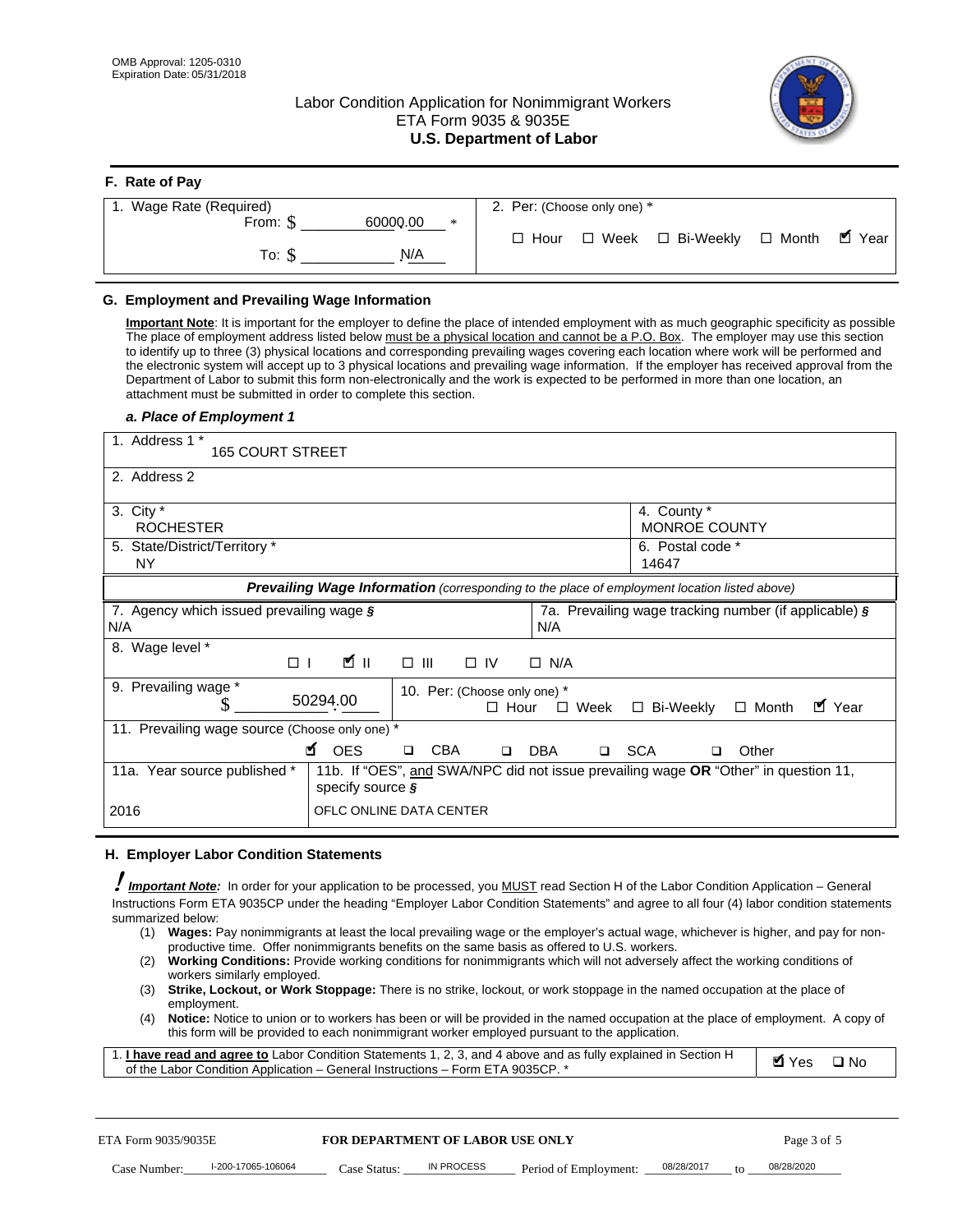

#### **I. Additional Employer Labor Condition Statements – H-1B Employers ONLY**

!**Important Note***:* In order for your H-1B application to be processed, you MUST read Section I – Subsection 1 of the Labor Condition Application – General Instructions Form ETA 9035CP under the heading "Additional Employer Labor Condition Statements" and answer the questions below.

#### *a. Subsection 1*

| 1. Is the employer H-1B dependent? $\S$                                                                                                                                                                                                 | Myes                                          | $\Box$ No              |  |
|-----------------------------------------------------------------------------------------------------------------------------------------------------------------------------------------------------------------------------------------|-----------------------------------------------|------------------------|--|
| 2. Is the employer a willful violator? $\frac{1}{2}$                                                                                                                                                                                    | $\Box$ Yes                                    | <b>M</b> <sub>No</sub> |  |
| 3. If "Yes" is marked in questions 1.1 and/or 1.2, you must answer "Yes" or "No" regarding whether the<br>employer will use this application ONLY to support H-1B petitions or extensions of status for exempt H-1B<br>nonimmigrants? § | $\blacksquare$ Yes $\square$ No $\square$ N/A |                        |  |

**If you marked "Yes" to questions I.1 and/or I.2 and "No" to question I.3, you MUST read Section I – Subsection 2 of the Labor Condition Application – General Instructions Form ETA 9035CP under the heading "Additional Employer Labor Condition Statements" and indicate your agreement to all three (3) additional statements summarized below.** 

#### *b. Subsection 2*

- A. **Displacement:** Non-displacement of the U.S. workers in the employer's workforce
- B. **Secondary Displacement:** Non-displacement of U.S. workers in another employer's workforce; and
- C. **Recruitment and Hiring:** Recruitment of U.S. workers and hiring of U.S. workers applicant(s) who are equally or better qualified than the H-1B nonimmigrant(s).

| 4. I have read and agree to Additional Employer Labor Condition Statements A, B, and C above and as fully                  |      |
|----------------------------------------------------------------------------------------------------------------------------|------|
| explained in Section I – Subsections 1 and 2 of the Labor Condition Application – General Instructions Form ETA $\Box$ Yes | ∩ N∩ |
| 9035CP. $\delta$                                                                                                           |      |

# **J. Public Disclosure Information**

!**Important Note***:* You must select from the options listed in this Section.

| Public disclosure information will be kept at: * | Employer's principal place of business<br>$\Box$ Place of employment |
|--------------------------------------------------|----------------------------------------------------------------------|
|--------------------------------------------------|----------------------------------------------------------------------|

#### **K. Declaration of Employer**

*By signing this form, I, on behalf of the employer, attest that the information and labor condition statements provided are true and accurate;*  that I have read sections H and I of the Labor Condition Application – General Instructions Form ETA 9035CP, and that I agree to comply with *the Labor Condition Statements as set forth in the Labor Condition Application – General Instructions Form ETA 9035CP and with the Department of Labor regulations (20 CFR part 655, Subparts H and I). I agree to make this application, supporting documentation, and other records available to officials of the Department of Labor upon request during any investigation under the Immigration and Nationality Act. Making fraudulent representations on this Form can lead to civil or criminal action under 18 U.S.C. 1001, 18 U.S.C. 1546, or other provisions of law.* 

| 1. Last (family) name of hiring or designated official * | 2. First (given) name of hiring or designated official * |                                               | 3. Middle initial * |
|----------------------------------------------------------|----------------------------------------------------------|-----------------------------------------------|---------------------|
| <b>VIDYADHARAN</b>                                       | <b>SANJAY</b>                                            |                                               | <b>NA</b>           |
| 4. Hiring or designated official title *                 |                                                          |                                               |                     |
| <b>GENERAL COUNSEL</b>                                   |                                                          |                                               |                     |
| 5. Signature *                                           |                                                          | 6. Date signed *                              |                     |
|                                                          |                                                          |                                               |                     |
|                                                          |                                                          |                                               |                     |
|                                                          |                                                          |                                               |                     |
|                                                          |                                                          |                                               |                     |
| FOR DEPARTMENT OF LABOR USE ONLY<br>ETA Form 9035/9035E  |                                                          |                                               | Page 4 of 5         |
| I-200-17065-106064<br>Case Number<br>Case Status:        | IN PROCESS<br>Period of Employment:                      | 08/28/2017<br>08/28/2020<br>$\mathsf{t} \cap$ |                     |